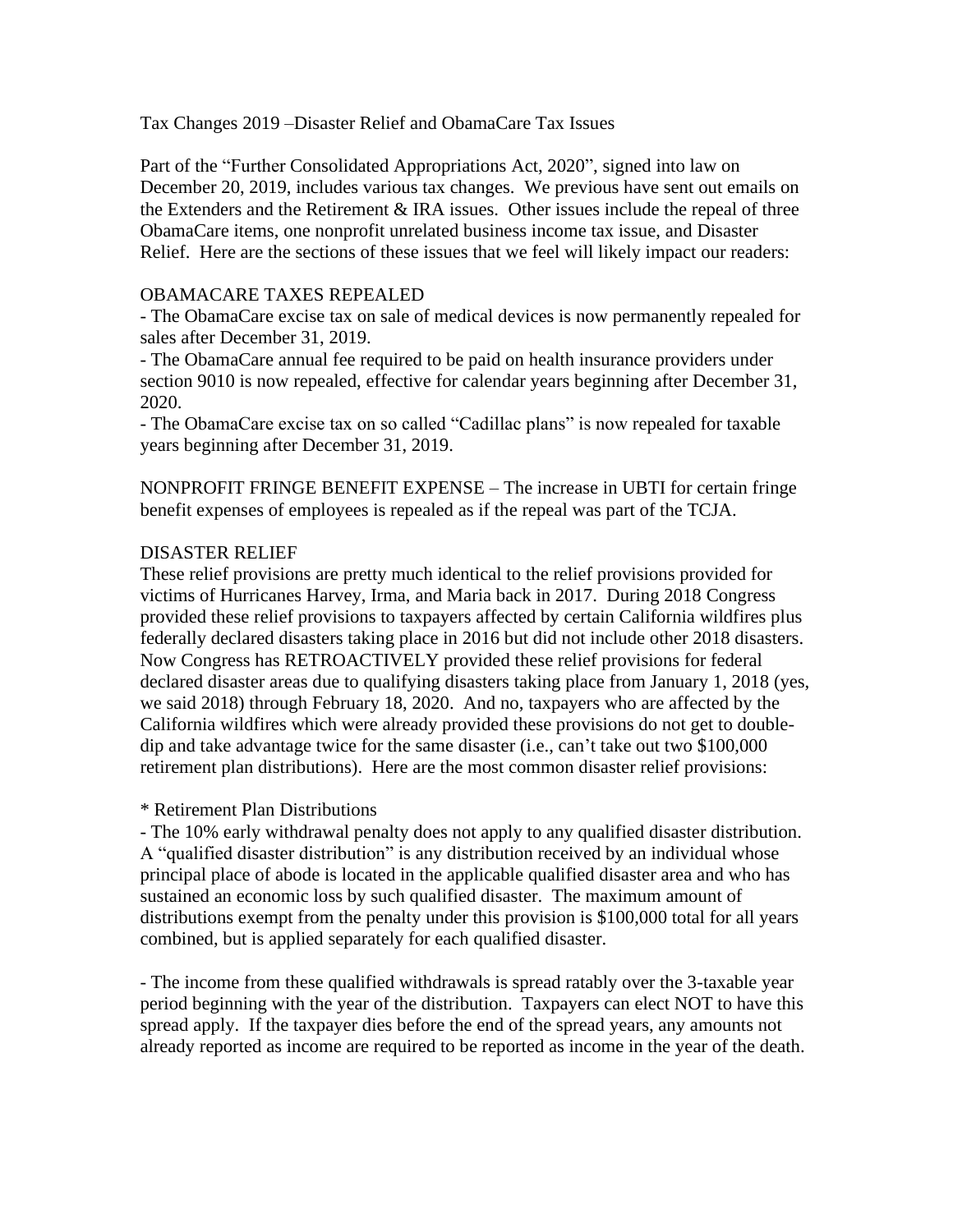- The taxpayer can do a rollover of any portion of these distributed amounts at any time before the end of the 3-taxable year period. For purposes of the one-in-a-year rollover limitations, these rollovers will NOT be considered to be a rollover.

- Certain retirement plan distributions received within 180 days before the first day of the qualifying disaster and ending on one the  $30<sup>th</sup>$  day after the end of the qualifying disaster that were taken out specifically to purchase or construct a principal residence in the qualified disaster area, but which was not purchased or constructed on account of the applicable disaster can be rolled over during the period beginning on date the qualifying disaster began and ending on the  $180<sup>th</sup>$  day after this law was signed, which we compute to come to June 17, 2020.

- Loans from a qualified employer retirement plan have the following changes:

During the period beginning on December 20, 2019, and ending on the  $180<sup>th</sup>$  after this law was signed, which we compute to come to June 17, 2020. The maximum amount of the loans may be for:

- \$100,000 (instead of the former \$50,000), plus

- The present value of the nonforfeitable accrued benefits of the employee (instead of the former 50%).

Delay in repayment. If any loan from a qualified retirement plan has an outstanding balance on or after ending on the  $180<sup>th</sup>$  after this law was signed, which we compute to come to June 17, 2020, is delayed for one year. Interest will continue to accrue during this period. The 5-year repayment period is adjusted so the taxpayer will have the full 5 years PLUS any delay due to this provision.

The payments after this delay will be adjusted to take into account the additional accrued interest and any payments made during the delay period. This could result in the remaining payments being adjusted upward (due to accrued interest) or downward (due to payments made during the delay period).

# \* Casualty Loss Deduction

Currently the base subtracted from unreimbursable personal casualty losses is generally \$100 plus 10% of AGI. The base for a qualified disaster-related personal casualty loss is changed to \$500 for qualified disasters. The "10% of AGI" portion of the base does not apply to these qualified disasters.

EXAMPLE – Amanda suffered a \$25,000 unreimbursable personal casualty loss due to a qualified disaster loss. Her AGI for the year of the deduction is \$150,000. Normally Amanda would have a deduction of \$9,900 which is her \$25,000 loss less the total of \$100 and \$15,000 (\$150,000 AGI x 10%). Since this is a qualified disaster loss, her deduction is \$24,500, her \$25,000 loss less \$500 base. That's a \$14,600 increase in the loss amount.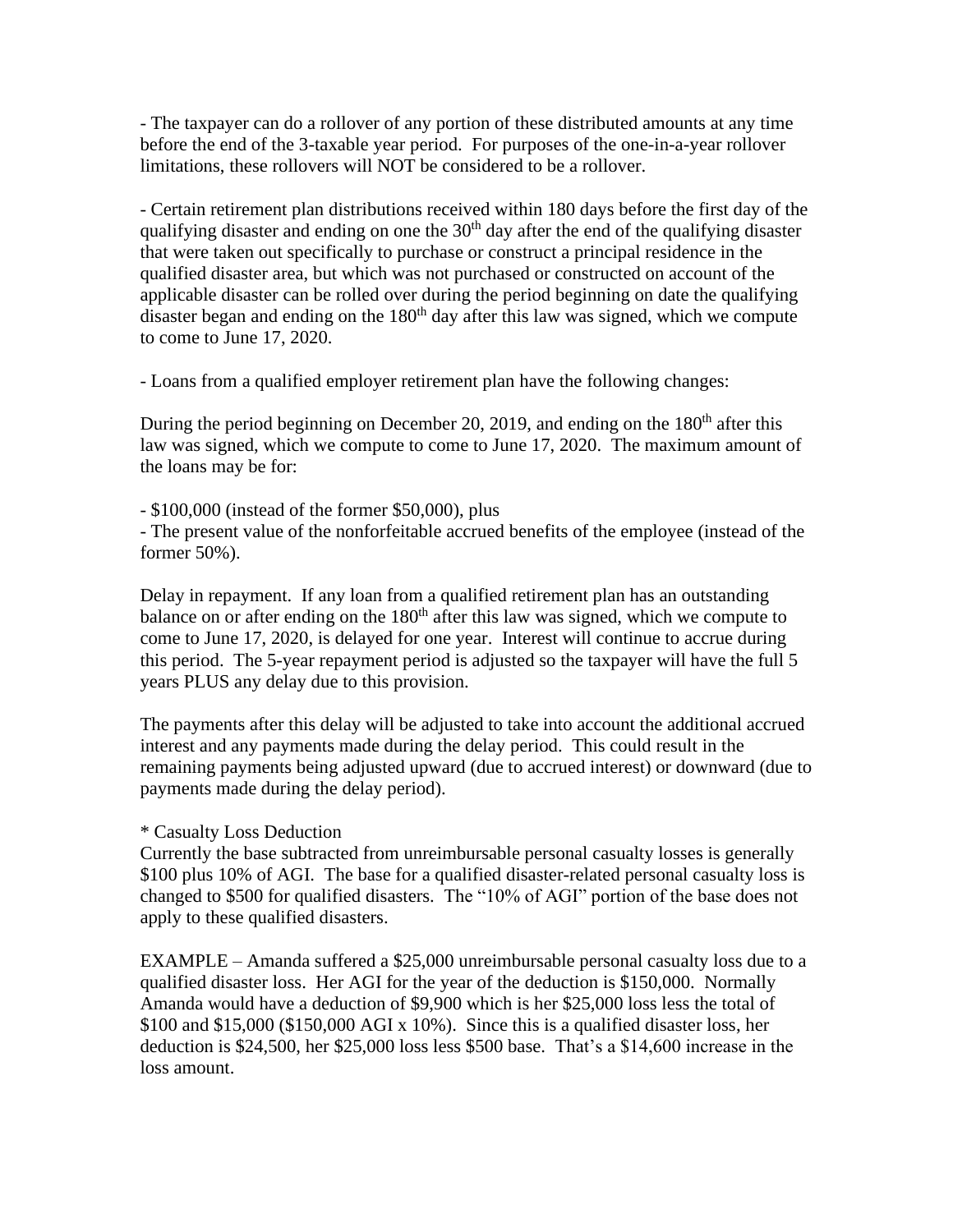Normally a personal casualty loss is an itemized deduction. The Act permits these qualified losses to be deductible in addition to the standard deduction. This "additional standard deduction" is only allowed for the "net qualified disaster loss." This means the disaster-related personal casualty losses would have to be netted against any personal casualty gains to arrive at the "net disaster loss" that becomes the additional standard deduction.

For AMT purposes the "net disaster loss" claimed as additional standard deduction is NOT an add-back. However, the regular standard deduction remains an add-back for AMT purposes

# \* Charitable Contributions

The normal percentage limits of AGI do not apply to any qualified charitable contributions. A "qualified charitable contribution" is defined as any contribution paid during the period beginning on January 1, 2018, and ending on February 18, 2020, in cash to a qualified organization for relief efforts in the qualified disaster areas. A taxpayer can elect NOT to have this provision apply.

In the case of a C corporation, the normal percentage limit of 10% does not apply, but the deductible contributions cannot exceed the corporation's taxable income.

The taxpayer must obtain a contemporaneous written acknowledgment from the organization that the contribution was used (or is to be used) for these particular relief efforts.

These special rules do NOT apply to contribution to organizations that fall under Section  $509(a)(3)$  (certain private foundations) or to a donor advised fund.

In the case of a partnership or S corporation, the application of this provision is made at the partner or shareholder level.

# \* Employment Relief

The Employee Retention Credit under Section 38 is renewed for employers affected by these qualifying disasters. This credit is similar to the Work Opportunity Credit. It is equal to 40% of qualified wages paid with respect to each eligible employee of eligible employers. The maximum amount of wages taken into account for this credit is \$6,000.

# \* Earned Income Tax Credit

If a qualified individual has less earned income in the taxable year which includes the applicable date than the amount of earned income in the preceding taxable year, the credits allowed for the Additional Child Tax Credit and the Earned Income Tax Credit will be computed, at the election of the taxpayer, by using the preceding taxable year's earned income.

For purposes of a Married Filing Joint (MFJ) return, this provision applies if either spouse is a qualified individual. In the case of a MFJ return, the earned income of the